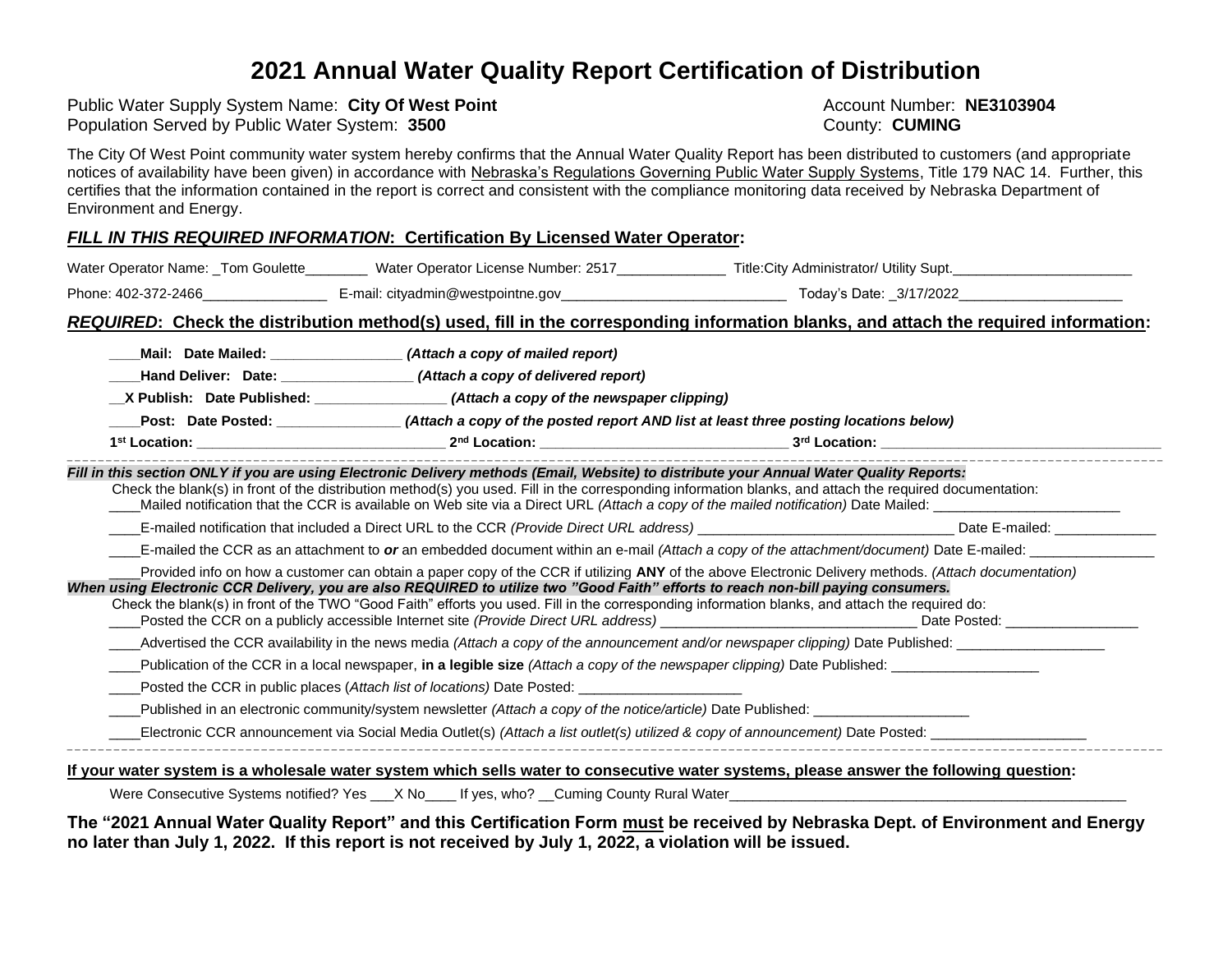

## *City Of West Point*

### **Annual Water Quality Report For January 1 to December 31, 2021**

This report is intended to provide you with important information about your drinking water and the efforts made by the City Of West Point water system to provide safe drinking water.

**Para Clientes Que Hablan Español:** Este informe contiene información muy importante sobre el agua que usted bebe. Tradúzcalo ó hable con alguien que lo entienda bien.

For more information regarding this report, or to request a hard copy, contact:

#### **Tom Goulette 402-372-2466**

If you would like to observe the decision-making processes that affect drinking water quality, please attend the regularly scheduled meeting of the Village Board/City Council. If you would like to participate in the process, please contact the Village/City Clerk to arrange to be placed on the agenda of the meeting of the Village Board/City Council.

Drinking water, including bottled water, may reasonably be expected to contain at least small amounts of some contaminants. The presence of contaminants does not necessarily indicate that water poses a health risk. More information about contaminants and potential health effects can be obtained by calling the EPA's Safe Drinking Water Hotline (800-426-4791).

#### **Source Water Assessment Availability:**

The Nebraska Department of Environment and Energy (NDEE) has completed the Source Water Assessment. Included in the assessment are a Wellhead Protection Area map, potential contaminant source inventory, and source water protection information. To view the Source Water Assessment or for more information please contact the person named above on this report or the NDEE at (402) 471-3376 or go t[o http://dee.ne.gov.](http://dee.ne.gov/)

In order to ensure that tap water is safe to drink, EPA prescribes regulations which limit the amount of certain contaminants in water provided by public water systems. FDA regulations establish limits for contaminants in bottled water which must provide the same protection for public health.

#### **Sources of Drinking Water:**

The sources of drinking water (both tap water and bottled water) include rivers, lakes, streams, ponds, reservoirs, springs, and groundwater wells. As water travels over the surface of the land or through the ground, it dissolves naturally-occurring minerals and, in some cases, radioactive material, and can pick up

substances resulting from the presence of animals or from human activity.

The source of water used by City Of West Point is ground water.

### **Contaminants that may be present in source water include:**

\* Microbial contaminants, such as viruses and bacteria, which may come from sewage treatment plants, septic systems, agricultural livestock operations and wildlife.

\* Inorganic contaminants, such as salts and metals, which can be naturally occurring or result from urban storm water runoff, industrial, or domestic wastewater discharges, oil and gas production, mining, or farming.

\* Pesticides and herbicides, which may come from a variety of sources such as agriculture, urban storm water runoff, and residential uses.

\* Organic chemical contaminants, including synthetic and volatile organic chemicals, which are by-products of industrial processes and petroleum production, and can also come from gas stations, urban storm water runoff, and septic systems.

Radioactive contaminants, which can be naturally-occurring or be the result of oil and gas production and mining activities.

#### **Drinking Water Health Notes:**

Some people may be more vulnerable to contaminants in drinking water than the general population. Immunocompromised persons such as persons with cancer undergoing chemotherapy, persons who have undergone organ transplants, people with HIV/AIDS or other immune system disorders, some elderly, and infants can be particularly at risk from infections. These people should seek advice about drinking water from their health care providers. EPA/CDC guidelines on appropriate means to lessen the risk of infection by *Cryptosporidium* and other microbial contaminants are available from the Safe Drinking Water Hotline (800-426-4791) or the NDEE Drinking Water Division at 402- 471-2186.

If present, elevated levels of lead can cause serious health problems, especially for pregnant women and young children. Lead in drinking water is primarily from materials and components associated with service lines and home plumbing. All Community water systems are responsible for providing high quality drinking water, but cannot control the variety of materials used in plumbing components. When your water has been sitting for several hours, you can minimize the potential for lead exposure by flushing your tap for 30 seconds to 2 minutes before using water for drinking or cooking. If you are concerned about lead in your water, you may wish to have you water tested. Information on lead in drinking water, testing methods, and steps you can take to minimize exposure is available from the Safe Drinking Water Hotline (800-426-4791), at http://www.epa.gov/safewater/lead or at the NDEE Drinking Water Division (402-471-1008).

The City Of West Point is required to test for the following contaminants: Coliform Bacteria, Antimony, Arsenic, Asbestos, Barium, Beryllium, Cadmium, Chromium, Copper, Cyanide, Fluoride, Lead, Mercury, Nickel, Nitrate, Nitrite, Selenium, Sodium, Thallium, Alachlor, Atrazine, Benzo(a)pyrene, Carbofuran, Chlordane, Dalapon, Di(2 ethylhexyl)adipate, Dibromochloropropane, Dinoseb, Di(2-ethylhexyl) phthalate, Diquat, 2,4-D, Endothall, Endrin, Ethylene dibromide, Glyphosate, Heptachlor, Heptachlor epoxide, Hexachlorobenzene, Hexachlorocyclopentadiene, Lindane, Methoxychlor, Oxamyl (Vydate), Pentachlorophenol, Picloram, Polychlorinated biphenyls, Simazine,

Toxaphene, Dioxin, Silvex, Benzene, Carbon Tetrachloride, o-Dichlorobenzene, Para-Dichlorobenzene, 1,2-Dichlorethane, 1,1-Dichloroethylene, Cis-1,2,-Dichloroethylene, Trans-1,2-Dichloroethylene, Dichloromethane, 1,2-Dichloropropane, Ethylbenzene, Monochlorobenzene, 1,2,4-Trichlorobenzene, 1,1,1-Trichloroethane, 1,1,2-Trichloroethane, Trichloroethylene, Vinyl Chloride, Styrene, Tetrachloroethylene, Toluene, Xylenes (total), Gross Alpha (minus Uranium & Radium 226), Radium 226 plus Radium 228, Sulfate, Chloroform, Bromodichloromethane, Chlorodibromomethane, Bromoform, Chlorobenzene, m-Dichlorobenzene, 1,1-Dichloropropene, 1,1-Dichloroethane, 1,1,2,2-Tetrachlorethane, 1,2-Dichloropropane, Chloromethane, Bromomethane, 1,2,3-Trichloropropane, 1,1,1,2-Tetrachloroethane, Chloroethane, 2,2-Dichloropropane, o-Chlorotoluene, p-Chlorotoluene, Bromobenzene, 1,3-Dichloropropene, Aldrin, Butachlor, Carbaryl, Dicamba, Dieldrin, 3-Hydroxycarbofuran, Methomyl, Metolachlor, Metribuzin, Propachlor.

#### **How to Read the Water Quality Data Table:**

The EPA and State Drinking Water Program establish the safe drinking water regulations that limit the amount of contaminants allowed in drinking water. The table shows the concentrations of detected substances in comparison to the regulatory limits. Substances not detected are not included in the table. The state requires monitoring of certain contaminants less than once per year because the concentrations of these contaminants do not change frequently. Therefore, some of this data may be older than one year. **MCL (Maximum Contaminant Level) –** The highest level of a contaminant that is allowed in drinking water. MCLs are set as close to the MCLGs as feasible using the best available treatment technology. **MCLG (Maximum Contaminant Level Goal) –** The level of a contaminant in drinking water below which there is no known or expected risk to health. MCLGs allow for a margin of safety. **AL (Action Level) –** The concentration of a contaminant which, if exceeded triggers treatment or other requirements which a water system must follow.

**MRDL (Maximum Residual Disinfectant Level) –** The highest level of a disinfectant allowed in drinking water. **N/A –** Not applicable.

### **Units in the Table:**

**ND –** Not detectable.

**ppm (parts per million) –** One ppm corresponds to 1 gallon of concentrate in 1 million gallons of water.

**mg/L (milligrams per liter) –** Equivalent to ppm.

**ppb (parts per billion) –** One ppb corresponds to 1 gallon of concentrate in 1 billion gallons of water.

**ug/L (micrograms per liter) –** Equivalent to ppb.

**pCi/L (Picocuries per liter) –** Radioactivity concentration unit. **RAA (Running Annual Average) –** An ongoing annual average

calculation of data from the most recent four quarters.

**LRAA (Locational Running Annual Average) –** An ongoing annual average calculation of data from the most recent four quarters at each sampling location.

**90th Percentile –** Represents the highest value found out of 90% of the samples taken in a representative group. If the  $90<sup>th</sup>$  percentile is greater than the action level, it will trigger a treatment or other requirements that a water system must follow.

**TT (Treatment Technique) –** A required process intended to reduce the level of a contaminant in drinking water.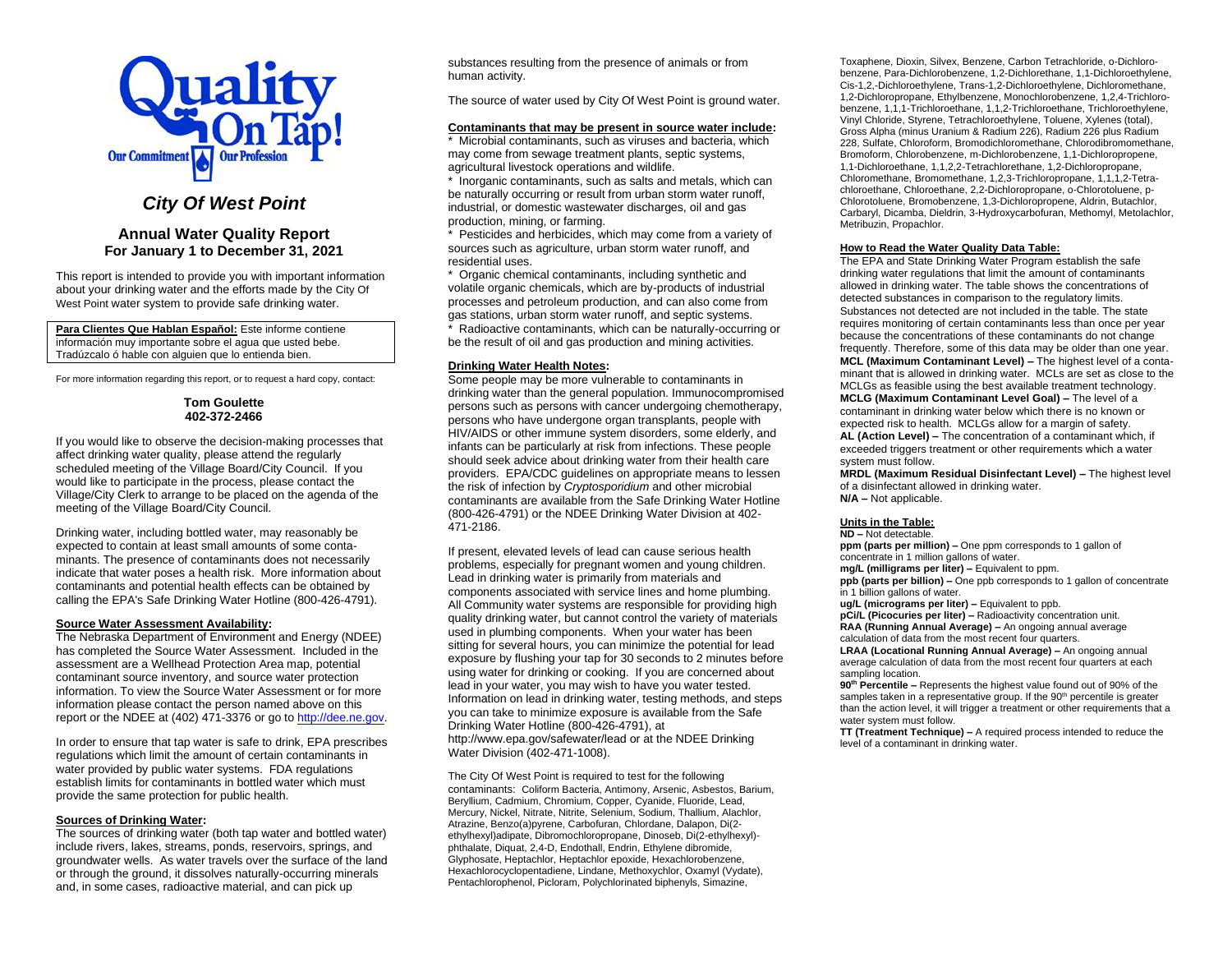### **City Of West Point TEST RESULTS Date Printed: 4/28/2022 NE3103904**

| <b>Microbiological</b>                                      |                      | <b>Highest No. of Positive Samples</b> | <b>MCL</b> |      |     |                         |  | <b>MCLG</b><br><b>Violations Present</b><br><b>Likely Source Of Contamination</b> |  |  |
|-------------------------------------------------------------|----------------------|----------------------------------------|------------|------|-----|-------------------------|--|-----------------------------------------------------------------------------------|--|--|
| No Detected Results were Found in the Calendar Year of 2021 |                      |                                        |            |      |     |                         |  |                                                                                   |  |  |
|                                                             |                      |                                        |            |      |     |                         |  |                                                                                   |  |  |
| <b>Lead and Copper</b>                                      | Monitorina<br>Period | 90 <sup>th</sup> Percentile            | Range      | Unit | AL. | <b>Sites Over</b><br>AL |  | <b>Likely Source Of Contamination</b>                                             |  |  |

| COPPER. FREE                                                                          | 2021                                                                                              | 2.783     |                        | $0.00823 - 3.15$                 |                                       | ppm           | 1.3            | 16                   |                                                                                                            | Erosion of natural deposits; Leaching from wood preservatives;<br>Corrosion of household plumbing. |                                              |                                       |                                                                          |  |
|---------------------------------------------------------------------------------------|---------------------------------------------------------------------------------------------------|-----------|------------------------|----------------------------------|---------------------------------------|---------------|----------------|----------------------|------------------------------------------------------------------------------------------------------------|----------------------------------------------------------------------------------------------------|----------------------------------------------|---------------------------------------|--------------------------------------------------------------------------|--|
| LEAD                                                                                  | 2021                                                                                              | 4.1       |                        | $0 - 14.3$                       |                                       | ppb           | 15             | 0                    |                                                                                                            | Erosion of natural deposits; Leaching from wood preservatives;<br>Corrosion of household plumbing. |                                              |                                       |                                                                          |  |
| <b>Collection</b><br><b>Highest</b><br><b>Regulated Contaminants</b><br>Value<br>Date |                                                                                                   |           | Range                  |                                  | Unit                                  | <b>MCL</b>    | <b>MCLG</b>    |                      | <b>Likely Source Of Contamination</b>                                                                      |                                                                                                    |                                              |                                       |                                                                          |  |
| <b>ARSENIC</b><br>6/12/2017<br>1.88                                                   |                                                                                                   |           | 1.88                   |                                  | ppb                                   | 10            | $\mathbf 0$    |                      | Erosion of natural deposits; runoff from orchards; runoff from glass and<br>electronics production wastes. |                                                                                                    |                                              |                                       |                                                                          |  |
| <b>BARIUM</b>                                                                         | 2/3/2020<br>0.567                                                                                 |           |                        | 0.567                            |                                       | ppm           | $\overline{2}$ | $\overline{2}$       |                                                                                                            | Discharge from drilling wastes; Discharge from metal refineries; Erosion of<br>natural deposits.   |                                              |                                       |                                                                          |  |
| $CIS-1.2$<br><b>DICHLOROETHYLENE</b>                                                  |                                                                                                   | 1/19/2021 |                        | 1.19                             | 1.19                                  |               | ppb            | 70                   |                                                                                                            |                                                                                                    | Discharge from industrial chemical factories |                                       |                                                                          |  |
| <b>FLUORIDE</b>                                                                       |                                                                                                   | 2/3/2020  |                        | 0.233                            | 0.233                                 |               | ppm            | 4                    | 4                                                                                                          |                                                                                                    | Fertilizer discharge.                        |                                       | Erosion of natural deposits; water additive which promotes strong teeth; |  |
| <b>Monitoring Period</b><br><b>Disinfection Byproducts</b>                            |                                                                                                   |           |                        |                                  | <b>Highest</b><br>Range<br><b>RAA</b> |               | Unit           |                      | <b>MCL</b>                                                                                                 | <b>MCLG</b>                                                                                        |                                              | <b>Likely Source Of Contamination</b> |                                                                          |  |
| TOTAL HALOACETIC ACIDS (HAA5)                                                         |                                                                                                   |           |                        | 1/1/2021 - 12/31/2021            |                                       | 37.5          | $35.5 - 39.5$  |                      | ppb                                                                                                        | 60                                                                                                 | 0                                            |                                       | By-product of drinking water disinfection.                               |  |
| <b>TTHM</b><br>1/1/2021 - 12/31/2021                                                  |                                                                                                   |           |                        | 63.05                            |                                       | $53.3 - 72.8$ | ppb            | 80                   | $\mathbf 0$<br>By-product of drinking water disinfection.                                                  |                                                                                                    |                                              |                                       |                                                                          |  |
| <b>Radiological Contaminants</b>                                                      |                                                                                                   |           | <b>Collection Date</b> | <b>Highest</b><br>Range<br>Value |                                       |               | Unit           | <b>MCL</b>           | <b>MCLG</b><br><b>Likely Source Of Contamination</b>                                                       |                                                                                                    |                                              |                                       |                                                                          |  |
| COMBINED RADIUM (-226 & -228)                                                         |                                                                                                   |           |                        | 10/8/2018                        |                                       | 4.11          | 4.11           |                      | pCi/L                                                                                                      | 5                                                                                                  | 0                                            |                                       | Erosion of natural deposits                                              |  |
| RADIUM-226                                                                            |                                                                                                   | 10/8/2018 |                        | 1.59<br>1.59                     |                                       |               | pCi/L          |                      | Erosion of natural deposits.<br>$\mathbf 0$                                                                |                                                                                                    |                                              |                                       |                                                                          |  |
| RADIUM-228                                                                            |                                                                                                   |           | 10/8/2018              | 2.52<br>2.52                     |                                       |               | pCi/L          |                      |                                                                                                            | $\mathbf 0$                                                                                        |                                              | Erosion of natural deposits           |                                                                          |  |
| <b>Unregulated Water Quality Data</b>                                                 |                                                                                                   |           |                        |                                  | <b>Collection Date</b>                |               |                | <b>Highest Value</b> |                                                                                                            | Range                                                                                              |                                              |                                       | <b>Secondary MCL</b>                                                     |  |
| ALKALINITY, CARBONATE                                                                 |                                                                                                   |           |                        |                                  | 1/11/2021                             |               |                | 316                  |                                                                                                            | 296 - 316                                                                                          |                                              |                                       |                                                                          |  |
| <b>CALCIUM</b>                                                                        |                                                                                                   |           |                        |                                  | 1/11/2021                             |               |                | 111                  |                                                                                                            | $105 - 111$                                                                                        |                                              |                                       |                                                                          |  |
| CONDUCTIVITY (Water Quality Parameter used for<br>Corrosion Control Study)            |                                                                                                   |           |                        |                                  | 1/11/2021                             |               |                | 824                  |                                                                                                            | $815 - 824$                                                                                        |                                              | umhos/cm                              |                                                                          |  |
| METHYL TERT-BUTYL ETHER                                                               |                                                                                                   |           |                        |                                  | 1/19/2021                             |               |                | 0.91                 |                                                                                                            | 0.91                                                                                               |                                              | ug/L                                  |                                                                          |  |
| <b>SULFATE</b>                                                                        |                                                                                                   |           |                        | 11/29/2021                       |                                       |               | 60.1           |                      | 60.1                                                                                                       | mg/L                                                                                               |                                              | 250                                   |                                                                          |  |
|                                                                                       | During the 2021 calendar year, we had the below noted violation(s) of drinking water regulations. |           |                        |                                  |                                       |               |                |                      |                                                                                                            |                                                                                                    |                                              |                                       |                                                                          |  |
| <b>Violation Type</b>                                                                 |                                                                                                   |           |                        |                                  | Category                              |               |                | Analyte              |                                                                                                            |                                                                                                    |                                              |                                       | <b>Compliance Period</b>                                                 |  |

No Violations Occurred in the Calendar Year of 2021

**The City Of West Point has taken the following actions to return to compliance with the Nebraska Safe Drinking Water Act: Engineers evaluation of antenna installations on water tower was completed and approved on 03/11/2022.**

**Additional Required Health Effects Language:**

**Copper is an essential nutrient, but some people who drink water containing copper in excess of the action level over a relatively short amount of time could experience gastrointestinal distress. Some people who drink water containing copper in excess of the action level over many years could suffer liver or kidney damage. People with Wilson's Disease should consult their personal doctor.**

**There are no additional required health effects violation notices.**